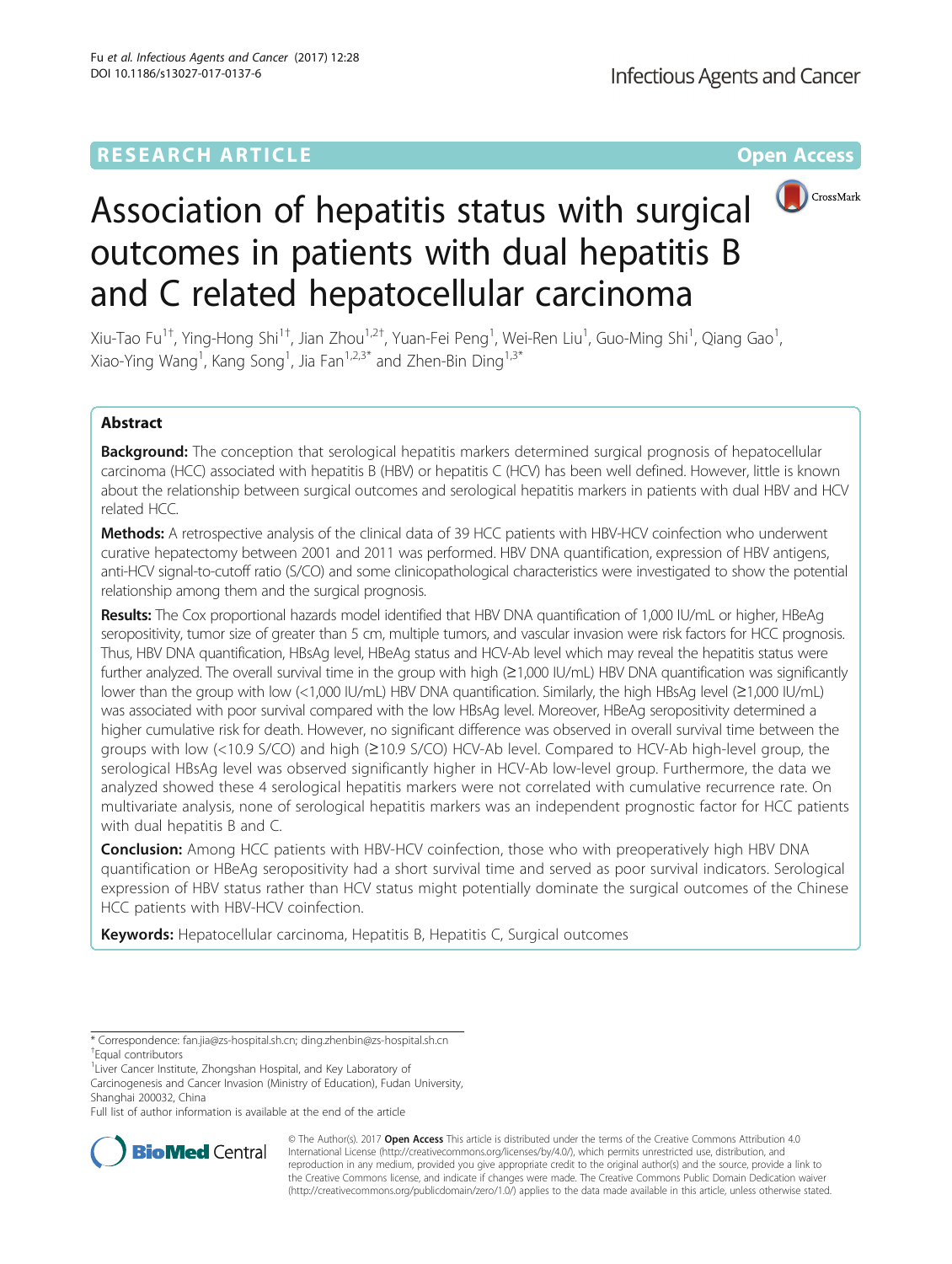# Background

Hepatocellular carcinoma (HCC) accounts for the second place of the cancer related death [\[1](#page-7-0)] and 70–85% of the total liver cancer burden [\[2\]](#page-7-0) in the world. Curative hepatic resection predominates in the treatment for HCC although several novel treatment options have been applied in the clinical practice in the past few decades [[3, 4\]](#page-7-0). With the recent advances in medicine and technique, overall post-hepatectomy survival rate of HCC patients increased in recent years [[5\]](#page-7-0). Thus, it is extremely important to discover the risk factors for HCC surgical outcomes.

The major risk factors of HCC include alcoholism, cirrhosis, viral hepatitis and fatty liver diseases [\[2](#page-7-0), [6](#page-7-0)–[8](#page-7-0)]. Hepatitis B virus (HBV) and hepatitis C virus (HCV) are considered to be the main etiological factors for HCC. These two infectious agents are estimated to be responsible for 78% of the HCC cases in the world [\[9](#page-7-0)]. HBV-HCV coinfection is thought to be frequent in occurrence, especially in endemic areas, since the virus shares modes of transmission [[10](#page-7-0)].

A retrospective case–control study showed that, compared with non-HBV and non-HCV HCC patients, HBV-HCC patients had significantly worse pre- and postoperative liver function and significantly worse overall survival (OS) and recurrence-free survival (RFS) rates after hepatectomy [[11\]](#page-7-0). Compared with HBV-HCC, HCV-HCC tends to be less differentiated, and to have a higher incidence of vascular invasion and synchronous multicentric recurrence than other HCC types. In addition, HCVpositive livers are more likely to be cirrhotic, have worse liver function, and to be classified as Child B or C which may impact the prognosis of the patients [\[12](#page-7-0), [13](#page-7-0)].

However, less is known about the clinical characteristics and outcomes of HCC patients with HBV-HCV coinfection. In this retrospective study, we would like to present a detailed clinical data analysis along with their clinic-pathological features. The primary aim of our report was to explore the association between hepatitis status and HCC surgical outcomes in patients with HBV-HCV dual infection which may help to improving the postoperative prognosis.

# Methods

# Study Patients

From 2001 to 2011, a total of 39 patients with chronic HBV and HCV dual infection who underwent curative partial hepatectomy at Liver Cancer Institute, Zhongshan Hospital, Fudan University, China and postoperative pathologically diagnosed as hepatocellular carcinoma were collected in our study. Ethical approval was obtained from the Zhongshan Hospital Research Ethics Committee, and written informed consent was obtained from each patient.

# Data Collection

All patients underwent serological testing 1 week before surgery to determine the hepatitis B surface antigen (HbsAg), hepatitis B e antigen (HbeAg), the  $\alpha$ -fetoprotein (AFP) level and liver biochemical tests. Due to technical limitations, 20 patients did not receive quantitative determination of serum HBV-DNA load, and 19 patients only received qualitative detection of HCV-Ab. From 2007, the quantitative determination of HBV-DNA load and HCV-Ab were adopted.

# Clinic-pathological Charicteristics

Clinicopathological characteristics in this study were selected for their potential relation to the prognosis on the basis of the previous studies, including age  $(≤52$  vs >52 years), gender (male vs female), serum AFP concentration ( $\leq 20$  vs  $>20$  ng/mL), HBsAg level ( $< 1000$  vs ≥1000 IU/mL), HBeAg status (positive vs negative), HBV-DNA level (<1000 vs ≥1000 IU/mL), HCV-Ab level  $\left($  <10.9 S/CO vs  $\geq$ 10.9 S/CO), severity of cirrhosis (yes vs no), tumor size ( $\leq 5$  vs > 5 cm), number of tumor nodules (single vs multiple), tumor capsule (yes vs no), vascular invasion (yes vs no), differentiation of tumor cells (Edmondson's Classification I/II vs III/IV [[14](#page-7-0)]). The clinicopathological characteristics of the patients were summarized in Table [1](#page-2-0).

# Follow-Up

Follow-up was completed in June 15, 2016. Data were obtained at last follow-up for patients without relapse or death. As described in our previous study [[15\]](#page-7-0), all patients were monitored prospectively by serum AFP, abdomen ultrasonography, and chest x-ray every 1 to 6 months according to the postoperative time. For patients with test results suggestive of recurrence, computed tomography and/or magnetic resonance imaging were used to verify whether recurrence had occurred. A diagnosis of recurrence was based on typical imaging appearance in computed tomography and/or magnetic resonance imaging scan and an elevated AFP level. OS time was defined as the time period from the date of surgery to the confirmed death date for dead patients or from the date of surgery to the date of last follow-up for surviving patients. RFS was defined as the time period from the date of surgery to confirmed tumor relapse date for relapsed patients or from the date of surgery to the date of last follow-up for nonrecurrent patients.

# Statistical Analyses

Patient OS and RFS rates after surgical resection were calculated using the Kaplan–Meier method. A Chisquare test or Fisher's exact test was performed to compare qualitative variables. The risk factors of OS and RFS after surgery were evaluated by the univariate and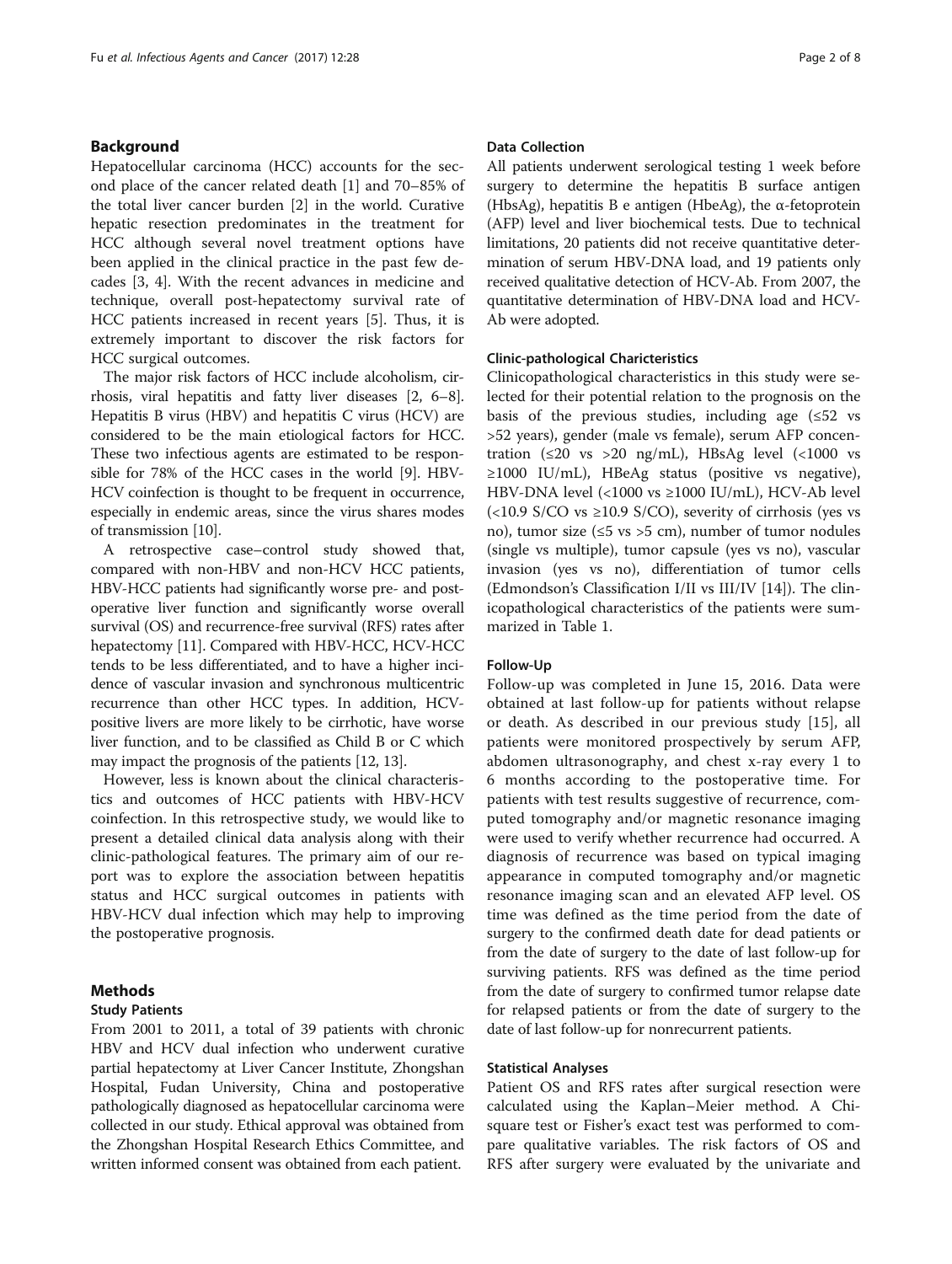<span id="page-2-0"></span>Table 1 Clinic-pathological characteristics and univariate analysis of factors associated with OS and RFS

| Variable                                  | n        | OS.       |                 |           | <b>RFS</b> |                  |           |
|-------------------------------------------|----------|-----------|-----------------|-----------|------------|------------------|-----------|
|                                           |          | <b>HR</b> | 95% CI          | $P$ value | <b>HR</b>  | 95% CI           | $P$ value |
| Sex (female vs male)                      | 5 vs 34  | 1.179     | 0.345-4.031     | 0.792     | 1.016      | 0.229-4.509      | 0.984     |
| Age years ( $\leq$ 52 vs >52)             | 21 vs 18 | 0.754     | $0.312 - 1.824$ | 0.531     | 1.680      | 0.596-4.732      | 0.326     |
| AFP (ng/ml; $\leq$ 20 vs > 20)            | 13 vs 25 | 1.734     | 0.629-4.778     | 0.287     | 1.214      | $0.414 - 3.555$  | 0.724     |
| HBsAg (IU/mL; $<$ 1000 vs $\geq$ 1,000)   | 6 vs 28  | 5.915     | 0.784-44.637    | 0.085     | 1.561      | $0.340 - 7.179$  | 0.567     |
| HBeAg (negative vs positive)              | 33 vs 6  | 8.931     | 2.661-29.982    | 0.000     | 3.361      | 0.848-13.321     | 0.085     |
| HBV-DNA (IU/mL; $<$ 1000 vs $\geq$ 1,000) | 10 vs 9  | 7.798     | 1.580-38.496    | 0.012     | 2.808      | $0.647 - 12.186$ | 0.168     |
| HCV-Ab (S/CO; <10.9 vs $\geq$ 10.9)       | 8 vs 12  | 0.579     | $0.152 - 2.207$ | 0.424     | 0.808      | $0.189 - 3.455$  | 0.774     |
| Liver cirrhosis (no vs yes)               | 13 vs 26 | 1.245     | $0.478 - 3.243$ | 0.654     | 2.118      | 0.596-7.519      | 0.246     |
| Tumor size (cm; $\leq$ 5 vs >5)           | 25 vs 14 | 4.336     | 1.753-10.722    | 0.001     | 2.302      | $0.793 - 6.686$  | 0.125     |
| Tumor number (single vs multiple)         | 31 vs 8  | 3.155     | 1.145-8.695     | 0.026     | 1.679      | $0.455 - 6.190$  | 0.437     |
| Vascular invasion (no vs yes)             | 26 vs 13 | 3.352     | 1.358-8.272     | 0.009     | 3.806      | 13.60-10.646     | 0.011     |
| Capsule (no vs yes)                       | 12 vs 26 | 1.319     | $0.474 - 3.670$ | 0.596     | 0.775      | $0.259 - 2.317$  | 0.648     |
| Tumor differentiation (I-II vs III-IV)    | 21 vs 16 | 0.798     | $0.308 - 2.068$ | 0.642     | 0.664      | $0.221 - 1.992$  | 0.465     |

Note: Univariate analysis, Cox proportional hazards regression model

Abbreviations: HR, Hazard ratio; 95% CI, 95% confidence interval; AFP, alpha-fetoprotein; HCV-Ab, HCV antibody

the multivariate Cox proportional hazards models. The variables of the multivariate analysis were determined if their P values were less than 0.05 during the univariate analysis. The forward LR method was adopted during the multivariate analysis to avoid the multicollinearity. The P value for a two-tailed test of less than 0.05 was considered statistically significant. All statistical analyses were performed using SPSS 22.0 for Windows (IBM, Chicago, IL).

# Results

### Overall survival and Recurrence-free survival

From 2001 to 2011, a total of 39 patients with chronic HBV and HCV dual infection who underwent curative hepatectomy at our institute were included in this study. Their postoperative pathological diagnosis was confirmed to be hepatocellular carcinoma. The median overall survival time was 50.1 months and the postoperative 1-, 3-, and 5-year overall survival rates of these patients was 89.6%, 73.3%, and 55.9%, respectively. Afterwards, the median recurrence-free survival time was 45.0 months and the postoperative 1-, 3-, and 5 year recurrence-free survival rates of them was 86.8%, 69.1%, and 53.2%, respectively.

### HBV infection status and patient survival

Kaplan-Meier survival estimates and the log-rank test were used to calculate the factors associated with the OS and RFS for all the patients. Interestingly, OS but not the RFS, was significantly associated with HBV DNA load, HBsAg level and HBeAg status. The overall survival time in the group with high  $(\geq 1000 \text{ IU/mL})$ HBV DNA quantification was significantly lower than

the group with low (<1000 IU/mL) HBV DNA quantification  $(34.33 \pm 8.63 \text{ vs } 110.65 \pm 16.50 \text{ months}; P = 0.003,$ Fig. [1a](#page-4-0)). Similarly, the high HBsAg level  $(\geq 1000 \text{ IU/mL})$ was associated with poor survival compared with the low HBsAg level (79.45 ± 12.88 vs 119.49 ± 16.01 months;  $P = 0.050$ , Fig. [1c](#page-4-0)). Moreover, HBeAg seropositivity determined a higher cumulative risk for death  $(23.59 \pm 5.89 \text{ vs } 10^{-12})$  $107.40 \pm 12.07$  months;  $P = 0.000$ , Fig. [1e\)](#page-4-0). Therefore, HBV-DNA, HBsAg and HBeAg which represent the preoperational HBV status impacts OS after curative hepatic resection in these patients.

### HCV infection status and patient survival

HCV-Ab S/CO ratio was found to be highly accurate at predicting HCV viremia. And at an anti-HCV S/CO ratio cutoff value of 10.9, sensitivity and specificity were high [[16](#page-7-0)]. As a result, we selected 10.9 S/CO as the cutoff level for HCV-Ab and categorized these patients into two groups. However, no significant difference was observed in OS and RFS between the groups with low (<10.9 S/CO) and high (≥10.9 S/CO) HCV-Ab level (OS:  $43.56 \pm 10.32$ vs  $91.89 \pm 15.64$  months,  $P = 0.418$ ; RFS:  $47.88 \pm 12.28$  vs 63.797  $\pm$  10.96 months, *P* = 0.773, Fig. [1g, h](#page-4-0)).

### HCV-Ab level and HBsAg level

Previous cross-sectional and in vitro studies have suggested that HCV coinfection has an inhibitory effect on HBV replication [[17, 18](#page-7-0)], but the in vivo data do not support it [[19, 20](#page-7-0)]. In this study, quantitative analysis indicated that the level of HBsAg was significantly higher in group with low HCV-Ab (<10.9 S/CO) level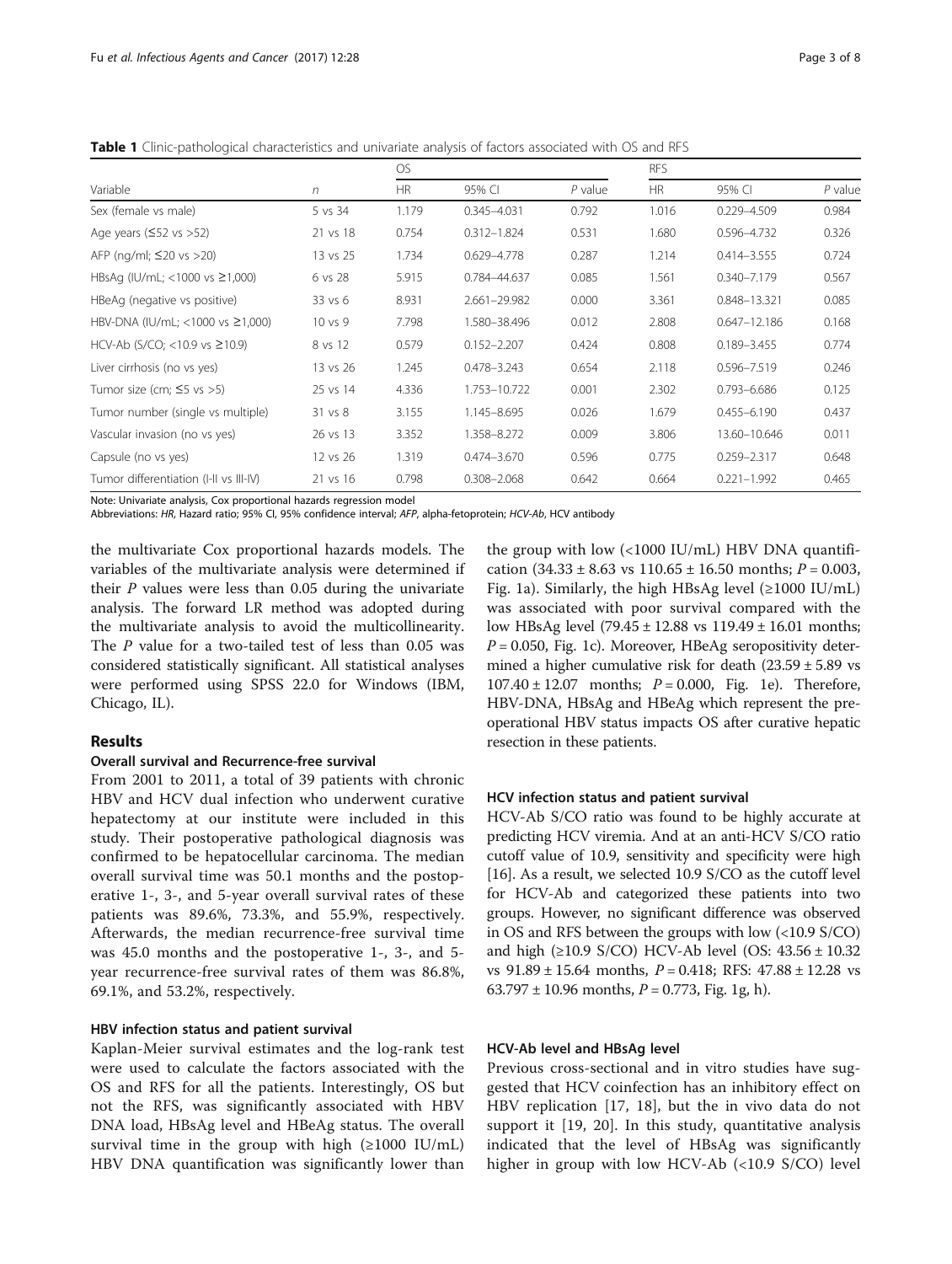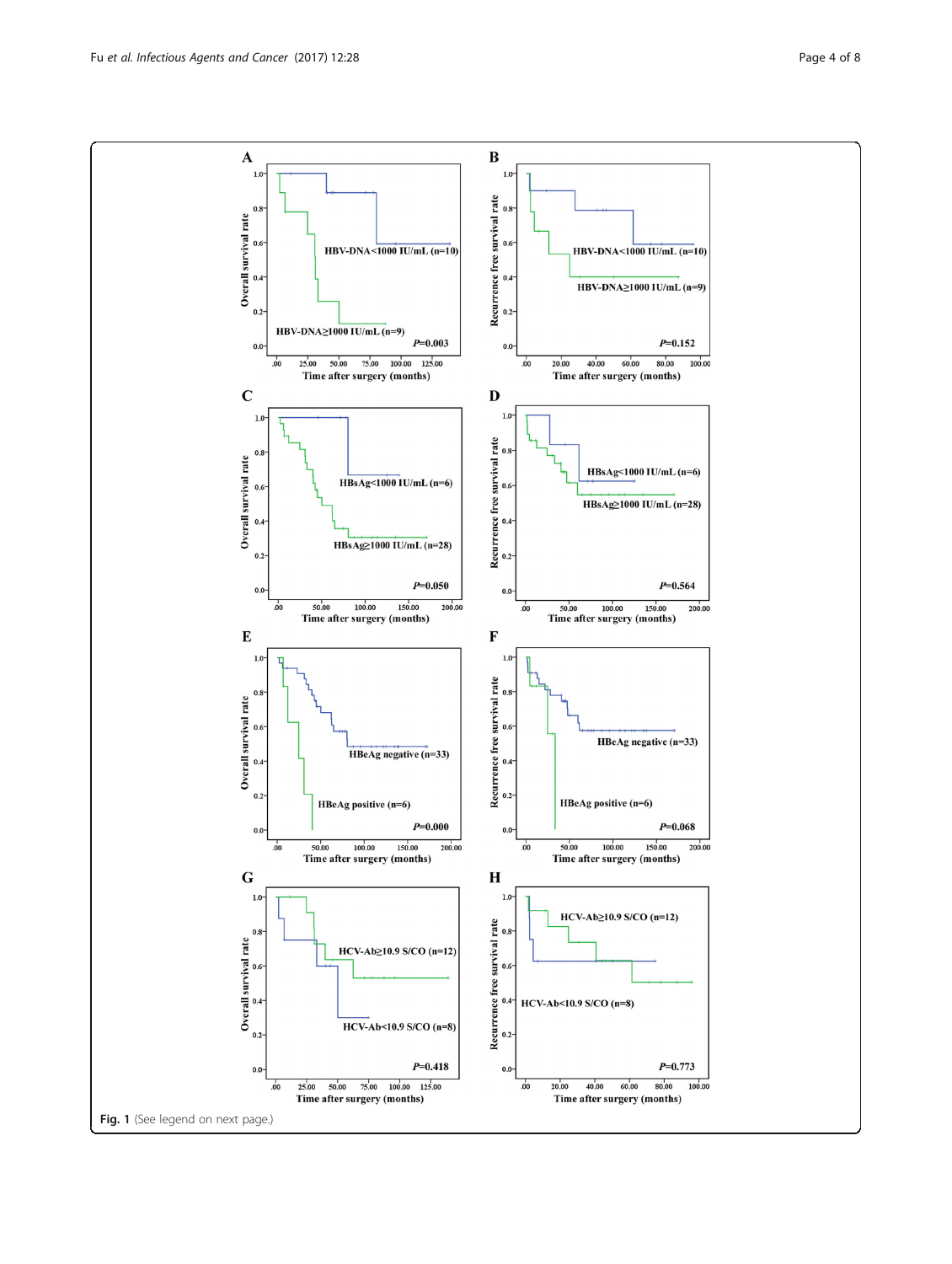#### <span id="page-4-0"></span>(See figure on previous page.)

Fig. 1 Kaplan-Meier survival analysis of hepatitis markers and HCC patients with dual hepatitis B and C. a, OS rates between high HBV-DNA level ( $\geq$ 1000 IU/mL,  $n = 9$ ) group and low HBV-DNA level (<1000 IU/mL,  $n = 10$ );  $P = 0.003$ ; **b**, RFS rates between high HBV-DNA level ( $\geq$ 1000 IU/mL,  $n = 9$ ) group and low HBV-DNA level (<1000 IU/mL,  $n = 10$ );  $P = 0.152$ ; c, OS rates between high HBsAg level (≥1000 IU/mL,  $n = 28$ ) group and low HBsAg level (<1000 IU/mL,  $n = 6$ ); P = 0.050; d, RFS rates between high HBsAg level (≥1000 IU/mL,  $n = 28$ ) group and low HBsAg level (<1000 IU/mL,  $n = 6$ );  $P = 0.564$ ; e, OS rates between HBeAg positive group (n = 6) and HBeAg negative group (n = 33);  $P = 0.000$ ; f, RFS rates between HBeAg positive group (n = 6) and HBeAg negative group (n = 33); P = 0.068; **g**, OS rates between high HCV-Ab level (≥10.9 S/CO, n = 12) group and low HCV-Ab level  $\langle$ <10.9 S/CO, n = 8); P = 0.418; h, RFS rates between high HCV-Ab level (≥10.9 S/CO, n = 12) group and low HCV-Ab level (<10.9 S/CO, n = 8); P = 0.773

than in group with high  $(\geq 10.9 \text{ S/CO})$  HCV-Ab level  $(6696.75 \pm 1521.16 \text{ vs } 3221.99 \pm 3104.90; P = 0.004).$ 

# Hepatitis status and tumor features

A comparison of hepatitis status (HBsAg, HBeAg, HBV-DNA, and HCV-Ab) between tumor features (tumor size, vascular invasion and TNM stage) revealed that HBeAg-positive patients were more likely to have a larger tumor size (Chi-Square value =  $4.712$ ,  $P = 0.030$ ). There was no significant difference between the other groups (Additional file [1:](#page-6-0) Table S1).

# Other clinicopathological characteristics and patient survival

Worse overall survival was found in association with tumor size of greater than 5 cm  $(54.13 \pm 17.88 \text{ vs } 118.01 \pm 17.88 \text{ vs } 118.01 \pm 17.88 \text{ vs } 118.01 \pm 17.88 \text{ vs } 118.01 \pm 17.88 \text{ vs } 118.01 \pm 17.88 \text{ vs } 118.01 \pm 17.88 \text{ vs } 118.01 \pm 17.88 \text{ vs } 118.01 \pm 17.88 \text{ vs } 118.01 \pm$ 12.79 months;  $P = 0.001$ , Fig. [2a](#page-6-0)), multiple tumors (38.00  $\pm 8.65$  vs  $107.05 \pm 12.62$  months;  $P = 0.019$ , Fig. [2c\)](#page-6-0) and vascular invasion  $(43.65 \pm 7.86 \text{ vs } 115.89 \pm 13.61 \text{ months};$  $P = 0.006$ , Fig. [2e\)](#page-6-0). Not tumor size and number, but vascular invasion was significantly correlated with RFS (36.06 ± 8.76 vs  $125.01 \pm 13.97$  months;  $P = 0.006$ , Fig. [2b, d, f](#page-6-0)).

# Multivariate logistic regression analysis

All variables with  $P < 0.05$  in the univariate analysis were placed into the multivariate Cox regression model. As shown in Table [2,](#page-6-0) none of serological hepatitis markers was an independent prognostic factor for HCC patients with dual hepatitis B and C.

# **Discussion**

Hepatocellular carcinoma is one of the most common cancers in China, with a relatively high mortality [[6](#page-7-0)], and curative hepatic resection remains the common treatment in HCC patients. From a global perspective, viral hepatitis is the leading cause for HCC. It is critical to identify risk factors for the outcomes of HCC patients with viral hepatitis. In the present study, we investigated the association between hepatitis status and surgical outcomes in HCC patients with dual HBV-HCV infection.

HCC pathogenesis in HBV monoinfected patients has been studied extensively, and several important viral risk factors which indicate the HBV status have been identified, such as HBsAg level, seropositivity of HBeAg, high viral load. In our previous study [[21\]](#page-7-0), high HBsAg level  $(\geq 1000 \text{ IU/mL})$  is correlated with more aggressive tumor behavior and serves as a poor survival indicator in patients with surgically resected HBV-related HCC with low HBV load. Here, we continued to use the same standard in order to avoid the influence of HBV-DNA load. Our results demonstrated that the HBsAg level might be a potential risk factor for HCC in patients with dual HBV-HCV infection. HBV-DNA quantification is known to be significantly associated with decreased survival rate in HBV alone infected HCC patients [[22\]](#page-7-0). In present study, similarly, the results demonstrated that high HBV load (≥1000 IU/mL) was correlated with poor surgical outcome of HCC patients with HBV-HCV coinfected. The presence of HBeAg was often used as a criterion for treatment before the introduction of HBV DNA examination [[23](#page-7-0)]. It was reported at our institution that HBeAg seropositivity was an independent factor for overall survival in hepatitis B-related HCC patients after curative resection [\[24](#page-7-0)]. The similar conclusion was also identified in this study. Moreover, recent study revealed that HBeAg and its precursors promoted the progress of HCC by interacting with NUMB and decreasing p53 activity [\[25](#page-7-0)]. Therefore, in this study, HBeAg positive HCC patients usually had larger tumor compared to HBeAg negative patients. This finding provided some evidence for the association between HBV status and prognosis in HBV-HCV related HCC.

It was reported that the risk of developing HCC in patients with high anti-HCV Ab level is significantly higher than the risk in patients with low level [\[26](#page-7-0)]. In HCC patients with HCV monoinfection, recent study strongly suggests that the HCV-Ab level is a predictive factor for HCC recurrence, especially for late recurrence due to presumed multicentric carcinogenesis [\[27, 28](#page-7-0)]. And low HCV viral load predicted better long-term surgical outcomes in patients with HCC regardless of the serologic eradication of HCV [[29\]](#page-7-0). Unfortunately, we found the HCV-Ab level was not associated with tumor recurrence or overall survival in HBV-HCV coinfected HCC patients. However, a relation between HBsAg level and anti-HCV Ab level was discovered in these patients. Due to the interaction between HCV and HBV infection, we tentatively put forward that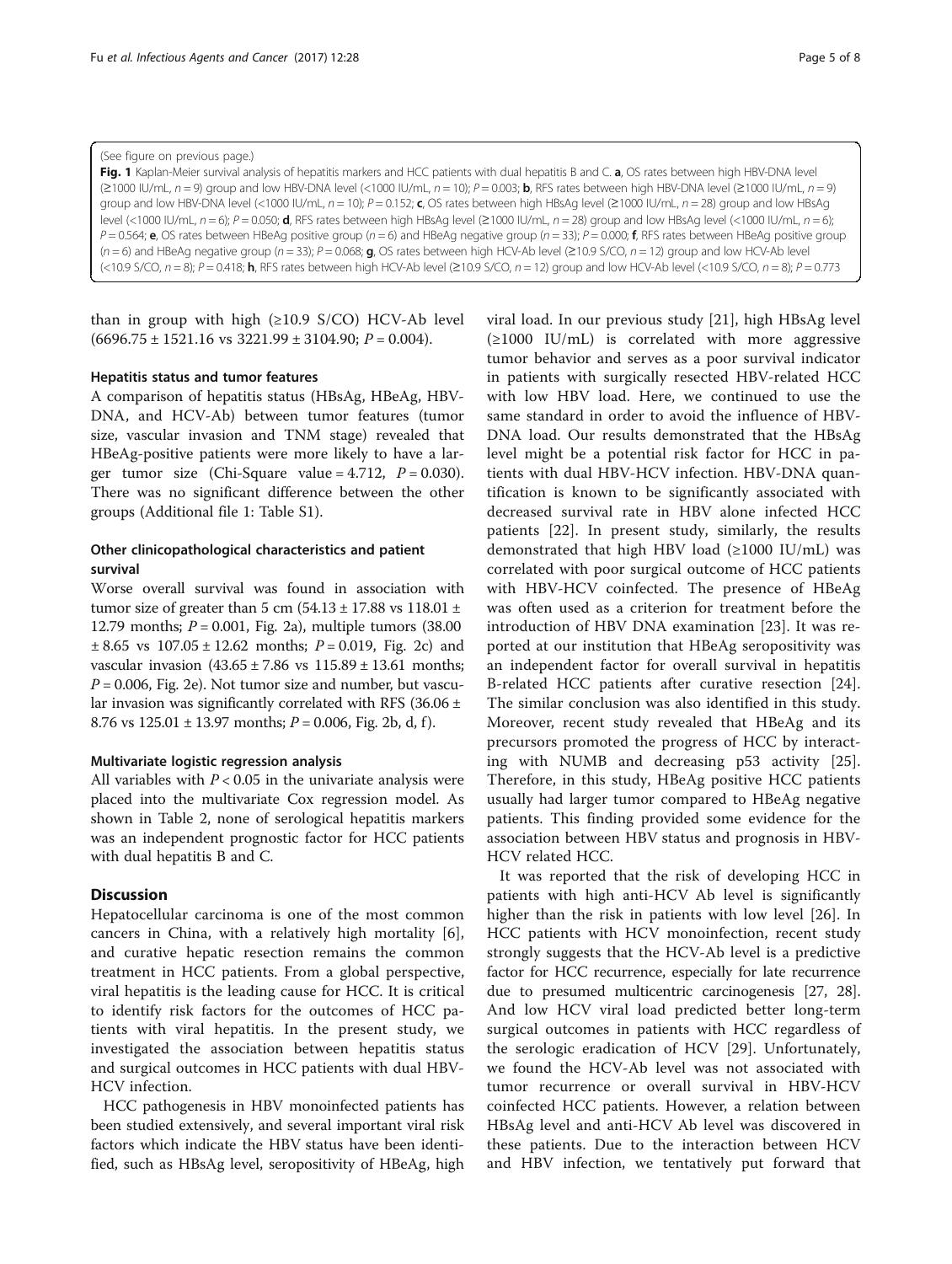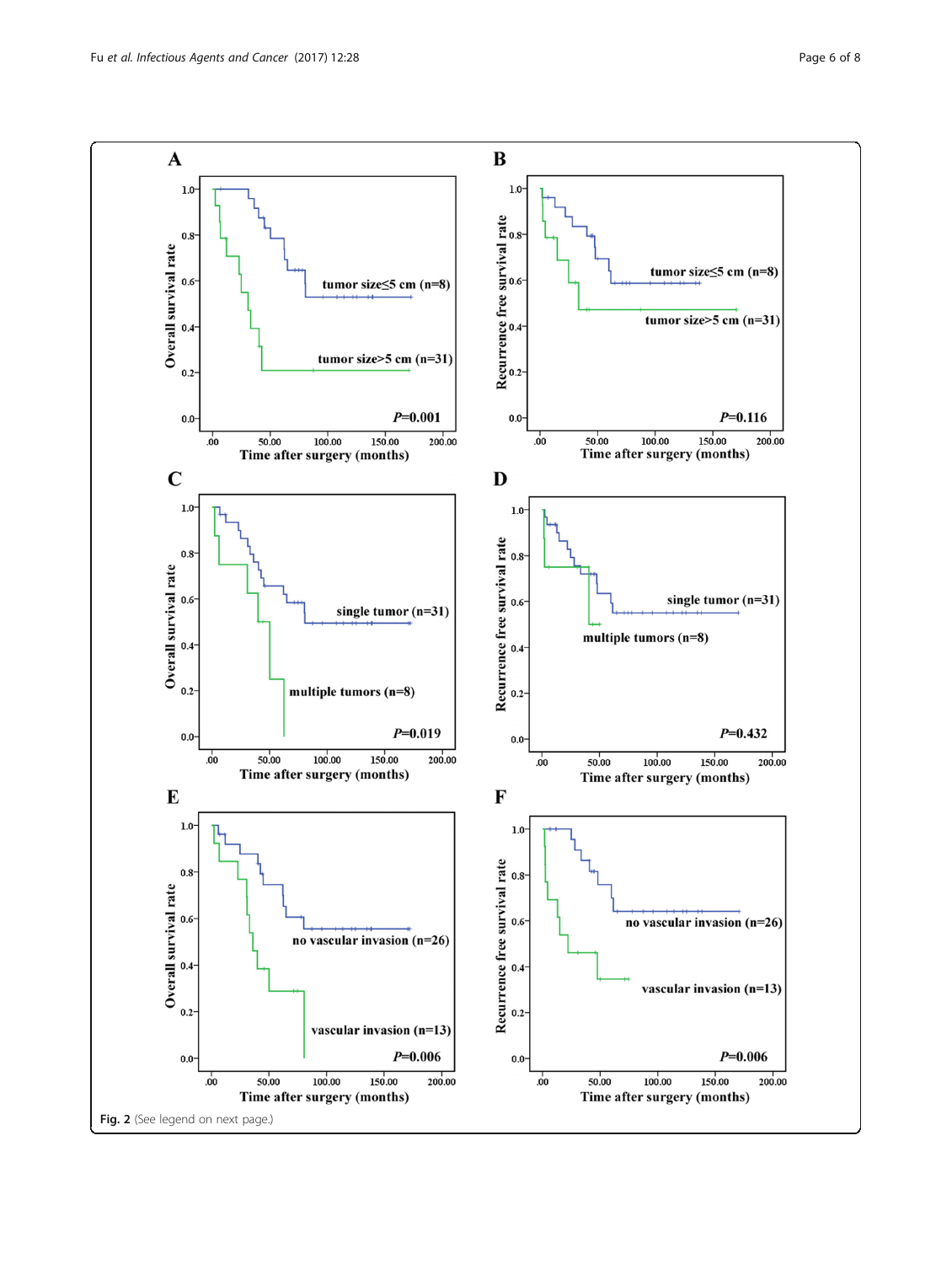<span id="page-6-0"></span>Fig. 2 Kaplan-Meier survival analysis of clinic-pathological characteristics and HCC patients with dual hepatitis B and C. a, OS rates between large tumor (>5 cm, n = 8) group and small tumor ( $\leq$ 5 cm, n = 31) group; P = 0.001; **b**, RFS rates between large tumor (>5 cm, n = 8) group and small tumor (≤5 cm,  $n = 31$ ) group;  $P = 0.116$ ; c, OS rates between single tumor ( $n = 31$ ) group and multiple tumors ( $n = 8$ ) group;  $P = 0.019$ ; d, RFS rates between single tumor ( $n = 31$ ) group and multiple tumors ( $n = 8$ ) group;  $P = 0.432$ ; e, OS rates between no vascular invasion group ( $n = 26$ ) and vascular invasion group (n = 13); P = 0.006; f, RFS rates between no vascular invasion group (n = 26) and vascular invasion group (n = 13); P = 0.006

HBV status may influence the replication of HCV and play a vital role in coinfected patients, especially in Chinese population. Consequently, further studies are needed to clarify the interaction between the two hepatitis viruses in vivo.

It is well known that specific tumor characteristics were also significantly associated with prognosis of HCC patients [[30](#page-7-0)–[33\]](#page-7-0). Similar to previous studies [\[34, 35](#page-7-0)], our research validated that large tumor size, multiple tumors and vascular invasion were significantly associated with poorer prognosis. However, as we can see, the selected serological hepatitis markers including HBsAg, HBeAg and HBV-DNA only correlate with OS, but not RFS. A potential explanation for this discrepancy may be attributed to the high percentage of cirrhosis in dual HBV-HCV infected HCC patients; a number of patients died of impaired liver function or cirrhosis during follow up, which did not allow them to develop multicentric tumor recurrence. However, liver stiffness measurement using elastography-based techniques and indocyanine green kinetics were not applied to quantitatively assess the severity of hepatic cirrhosis and function in our department until 2012, and further study was needed to interpret it.

There are some limitations to our study. First, this retrospective study only enrolled 39 coinfected patients from 2001 to 2011. And the quantitative determination of HBV-DNA and HCV-Ab was adopted to replace previous qualitative detection from 2006. Therefore, we only have HBV-DNA data of 19 cases and HCV-Ab level of 20 cases, which might affect the long-term clinical prognosis analysis. Second, two serological HBV markers (HBeAg and HBV-DNA) that have potential interaction were added into the multivariate analysis. As a result, when multivariate Cox regression model was performed, none of serological hepatitis markers was an independent prognostic factor in these patients.

| Table 2 Multivariate analysis of factors associated with OS |  |
|-------------------------------------------------------------|--|
|-------------------------------------------------------------|--|

| Variable                          | <b>HR</b> | 95% CI           | P value |  |
|-----------------------------------|-----------|------------------|---------|--|
| Tumor size (cm; $\leq$ 5 vs >5)   | 1.460     | 0.159-13.418     | 0.738   |  |
| Tumor number (single vs multiple) | 0.882     | $0.154 - 5.067$  | 0.888   |  |
| Vascular invasion (no vs yes)     | 7.612     | $0.771 - 75.141$ | 0.082   |  |
| HBeAg (negative vs positive)      | 7.503     | 0.494-113.848    | 0.146   |  |
| HBV-DNA (IU/mL; <1000 vs ≥1,000)  | 3235      | 0.378-27.714     | 0.284   |  |

Finally, determination of serum HCV-RNA load which accurately evaluates the HCV load was not a routine procedure for admitted patient in our department before 2011.

In summary, serological expression of HBV status including HBsAg, HBeAg and HBV-DNA plays a predominant role in prediction of surgical survival in dual HBV and HCV related HCC patients. Our findings suggest that anti-HBV therapy could be a valid strategy for prolonged survival in coinfected HCC patients, especially in Chinese population.

# Conclusions

Our study shows that serological expression of HBV status rather than HCV status might potentially dominate surgical outcomes of the Chinese HCC patients with HBV-HCV coinfection. Anti-HBV therapy could be a valid strategy for prolonged survival in HBV-HCV coinfected HCC patients.

# Additional file

[Additional file 1: Table S1.](dx.doi.org/10.1186/s13027-017-0137-6) Comparison between hepatitis status and tumor features in HBV-HCV coinfection HCC patients. (DOCX 17kb)

#### Abbreviations

HBeAg: Hepatitis B e Antigen; HBsAg: Hepatitis B Surface Antigen; HBV: Hepatitis B Virus; HCC: Hepatocellular Carcinoma; HCV: Hepatitis C Virus; HCV-Ab: HCV-Antibody; OS: Overall Survival; RFS: Recurrence-Free Survival

### Acknowledgements

We would like to express our gratitude to Dr. Li Yan for her indefatigable help and support.

#### Funding

This work was supported by the funds from National Natural Science Fund of China (No.81472219 and 81602037).

#### Availability of data and materials

The datasets generated and/or analyzed during the current study are not publicly available, but are available from the corresponding author on reasonable request.

#### Authors' contributions

FXT, DZB, FJ designed the study and performed the literature review, supervised statistical analysis and interpretation of data and drafted the manuscript; ZJ, SYH contributed to the study design and drafting of the manuscript; LWR, PYF performed the first statistical analyses; SGM, GQ, WXY, KS refined and performed the final statistical analysis, contributed to the study design and drafting of the manuscript. All authors critically revised the manuscript for intellectual and significant contents and approved the final manuscript for submission.